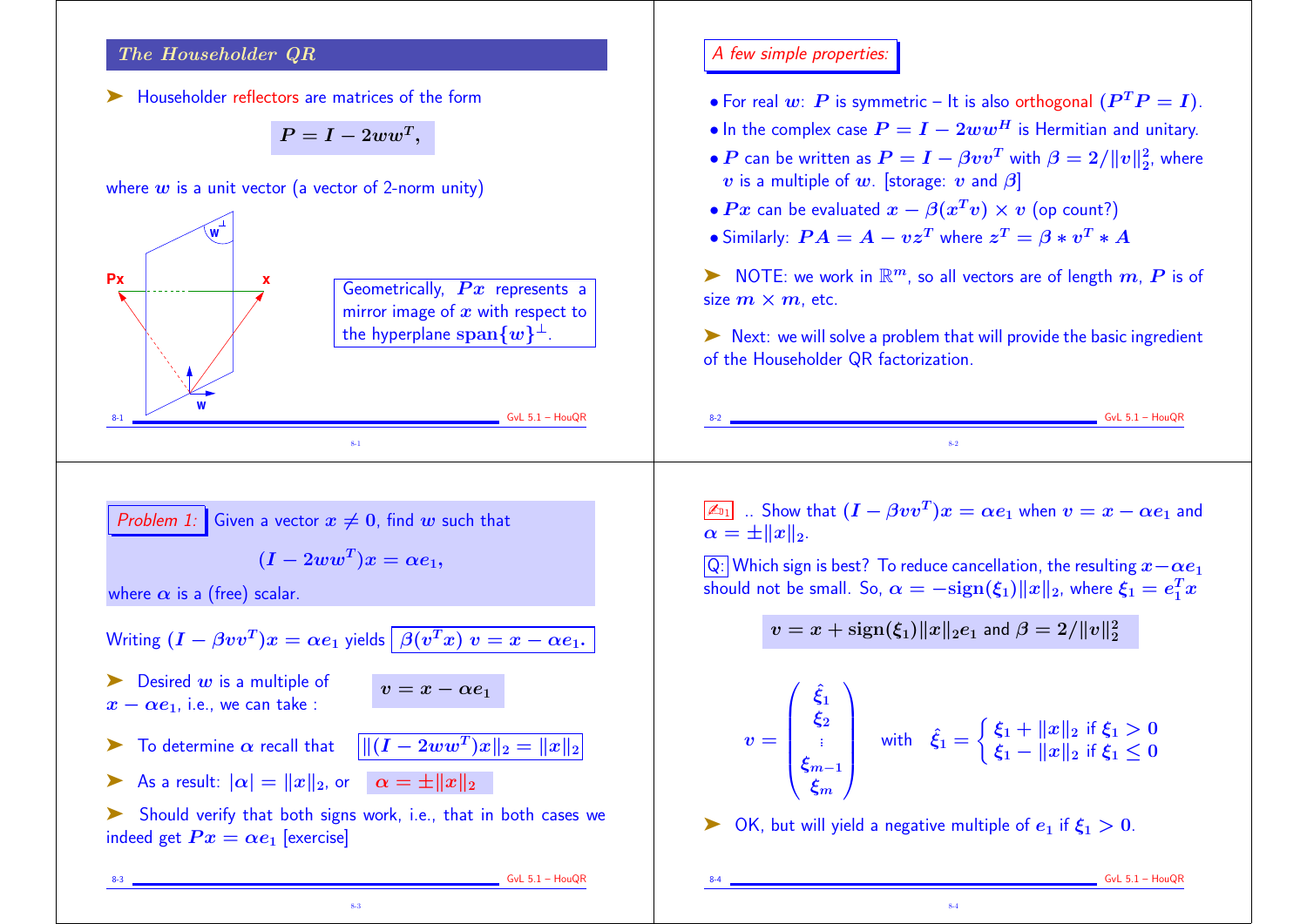#### Alternative:

- $\blacktriangleright$  Define  $\sigma = \sum_{i=2}^m \xi_i^2$ .  $\frac{2}{i}$ .
- Always set  $\hat{\xi}_1 = \xi_1 ||x||_2$ . Update OK when  $\xi_1 < 0$
- $\triangleright$  When  $\xi_1 > 0$  compute  $\hat{x}_1$  as

$$
\hat{\xi}_1 = \xi_1 - ||x||_2 = \frac{\xi_1^2 - ||x||_2^2}{\xi_1 + ||x||_2} = \frac{-\sigma}{\xi_1 + ||x||_2}
$$

So: 
$$
\hat{\xi}_1 = \begin{cases} \frac{-\sigma}{\xi_1 + ||x||_2} & \text{if } \xi_1 > 0 \\ \xi_1 - ||x||_2 & \text{if } \xi_1 \le 0 \end{cases}
$$

ightharpoontriangleright a vector v such that  $v_1 = 1$ . So v is scaled by its first component.

8-5

$$
\blacktriangleright \text{ If } \sigma == 0, \text{ will get } v = [1; x(2:m)] \text{ and } \beta = 0.
$$

 $S<sub>2</sub>$  GvL 5.1 – HouQR

 $GvL$  5.1 – HouQR

# Problem 2: Generalization.

Want to transform x into  $y = Px$  where first k components of x and y are the same and  $y_j = 0$  for  $j > k + 1$ . In other words:

Problem 2: Given 
$$
x = \begin{pmatrix} x_1 \\ x_2 \end{pmatrix}
$$
,  $x_1 \in \mathbb{R}^k$ ,  $x_2 \in \mathbb{R}^{m-k}$ , find: Householder transform  $P = I - 2ww^T$  such that:  
\n $Px = \begin{pmatrix} x_1 \\ \alpha e_1 \end{pmatrix}$  where  $e_1 \in \mathbb{R}^{m-k}$ .

$$
\sum \text{ Solution } w = \begin{pmatrix} 0 \\ \hat{w} \end{pmatrix}, \text{ where } \hat{w} \text{ is s.t. } (\boldsymbol{I} - 2\hat{w}\hat{w}^T)\boldsymbol{x}_2 = \alpha \boldsymbol{e}_1
$$

8-7

 $\overline{\mathbf{0}\left|\boldsymbol{I}-2\hat{\boldsymbol{w}}\hat{\boldsymbol{w}}^{T}\right|}$ 

This is because:

➤ Matlab function:

```
function [v, bet] = house(x)%% computes the householder vector for x
m = length(x);
v = [1; x(2:m)];signa = v(2:m)' * v(2:m);if (siem) == 0)
   bet = 0:
else
   xnrm = sqrt(x(1)^2 + sigma);
   if (x(1) < 0)v(1) = x(1) - x^{n}else
      v(1) = -signa / (x(1) + xnrm);
   end
   bet = 2 / (1+signa/v(1)^2);
   v = v/v(1) ;
end
```
## Overall Procedure:

Given an  $m \times n$  matrix X, find  $w_1, w_2, \ldots, w_n$  such that  $(I - 2 w_n w_n^T) \cdots (I - 2 w_2 w_2^T) (I - 2 w_1 w_1^T) X = R$ where  $r_{ij} = 0$  for  $i > j$ 

8-6

First step is easy : select  $w_1$  so that the first column of X becomes  $\alpha e_1$ 

Second step: select  $w_2$  so that  $x_2$  has zeros below 2nd component.

► etc.. After  $k-1$  steps:  $X_k \equiv P_{k-1} \dots P_1 X$  has the following shape:

8-8

 $6vL 5.1 - HouQR$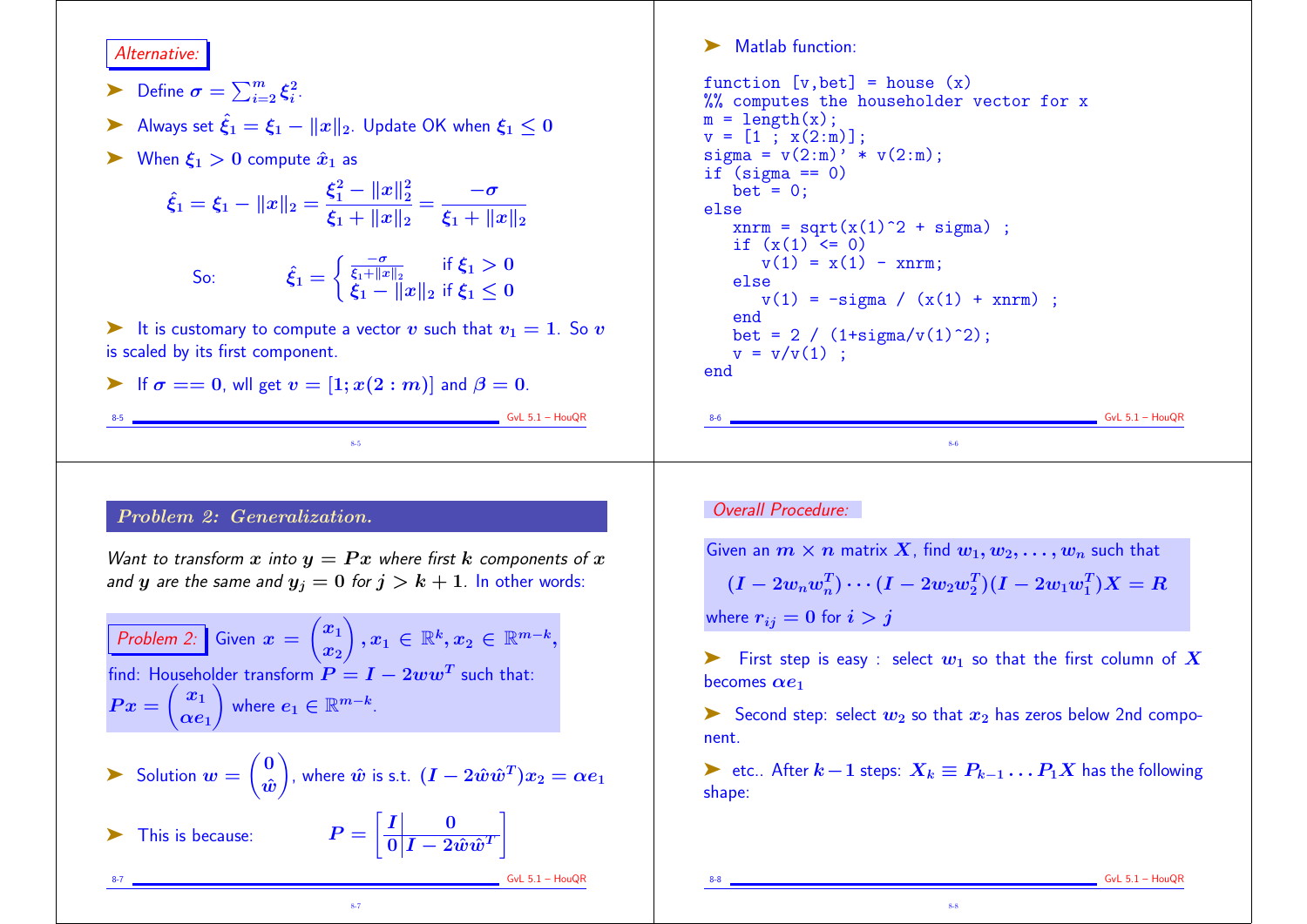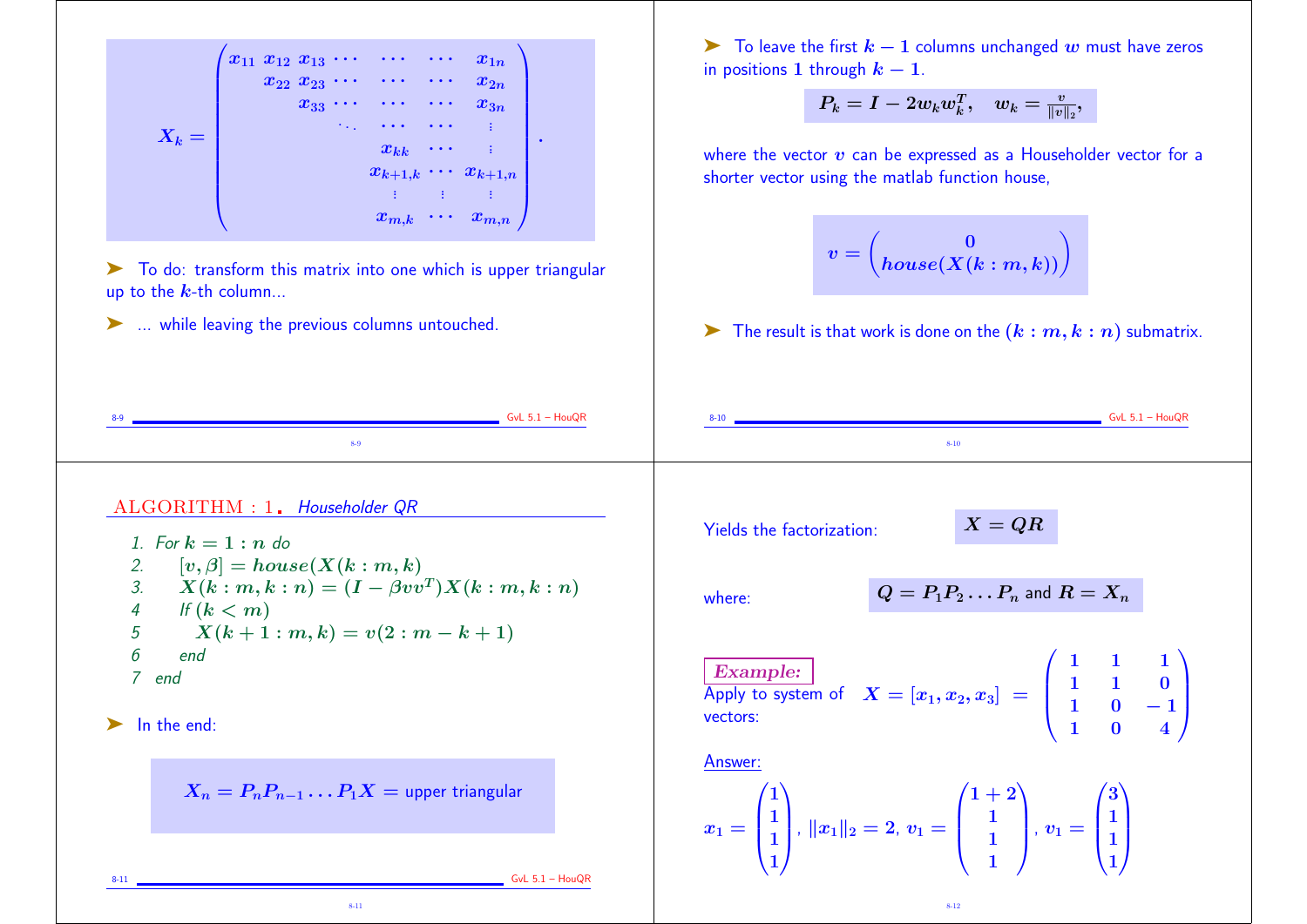| $P_1 = I - \frac{2}{v_1^Tv_1}v_1v_1^T = \frac{1}{6}\begin{pmatrix} -3 & -3 & -3 & -3 \ -3 & 5 & -1 & -1 \ -3 & -1 & 5 & -1 \ -3 & -1 & -1 & \kappa \end{pmatrix}.$<br>$P_1X = \begin{pmatrix} -2 & -1 & -2 \\ 0 & 1/3 & -1 \\ 0 & -2/3 & -2 \\ 0 & 2/3 & 2 \end{pmatrix}$ Next stage:<br>$\tilde{x}_2 = \begin{pmatrix} 0 \\ 1/3 \\ -2/3 \\ 2/3 \end{pmatrix}, \, \ \tilde{x}_2\ _2 = 1, \, v_2 = \begin{pmatrix} 0 \\ 1/3 + 1 \\ -2/3 \\ 2/3 \end{pmatrix},$ | $P_2 = I - \frac{2}{v_2^Tv_2}v_2v_2^T = \frac{1}{3}\begin{pmatrix} 3 & 0 & 0 & 0 \ 0 & -1 & 2 & 2 \ 0 & 2 & 2 & -1 \ 0 & 2 & -1 & 2 \end{pmatrix},$<br>$P_2P_1X = \begin{pmatrix} -2 & -1 & -2 \\ 0 & -1 & 1 \\ 0 & 0 & -3 \end{pmatrix}$ Last stage:<br>$\tilde{x}_3 = \begin{pmatrix} 0 \\ 0 \\ -3 \\ 0 \end{pmatrix}, \, \ \tilde{x}_3\ _2 = \sqrt{13}, \, v_3 = \begin{pmatrix} 0 \\ 0 \\ -3 - \sqrt{13} \end{pmatrix},$ |
|---------------------------------------------------------------------------------------------------------------------------------------------------------------------------------------------------------------------------------------------------------------------------------------------------------------------------------------------------------------------------------------------------------------------------------------------------------------|------------------------------------------------------------------------------------------------------------------------------------------------------------------------------------------------------------------------------------------------------------------------------------------------------------------------------------------------------------------------------------------------------------------------------|
| $8 - 13$                                                                                                                                                                                                                                                                                                                                                                                                                                                      | $8 - 14$                                                                                                                                                                                                                                                                                                                                                                                                                     |
| $P_2 = I - \frac{2}{v_3^T v_3} v_3 v_3^T = \left( \begin{array}{cccc} 1 & 0 & 0 & 0 \ 0 & 1 & 0 & 0 \ 0 & 0 & -.83205 & .55470 \ 0 & 0 & .55470 & .83205 \end{array} \right),$                                                                                                                                                                                                                                                                                | So we end up with the factor-<br>$X = P_1 P_2 P_3 R$<br>ization<br><b>End Example</b>                                                                                                                                                                                                                                                                                                                                        |
| $P_3P_2P_1X = \begin{pmatrix} 2 & 1 & 2 \ 0 & -1 & 1 \ 0 & 0 & \sqrt{13} \end{pmatrix} = R,$                                                                                                                                                                                                                                                                                                                                                                  | MAJOR difference with Gram-Schmidt: $Q$ is $m \times m$ and R is<br>$m \times n$ (same as X). The matrix R has zeros below the n-th<br>row. Note also: this factorization always exists.                                                                                                                                                                                                                                     |
| $P_3P_2P_1=\begin{pmatrix} -.50000& -.50000& -.50000& -.50000\ -.50000& -.50000& .50000& .50000\ 13868& -.13868& -.69338& .69338\ -.69338& .69338& -.13868& .13868 \end{pmatrix}$                                                                                                                                                                                                                                                                             | Cost of Householder QR? Compare with Gram-Schmidt<br>How to obtain $X = Q_1 R_1$ where $Q_1$ = same size<br>Question:<br>as X and $R_1$ is $n \times n$ (as in MGS)?                                                                                                                                                                                                                                                         |
| $GvL$ 5.1 - HouQR<br>$8 - 15$                                                                                                                                                                                                                                                                                                                                                                                                                                 | $GvL$ 5.1 - HouQR<br>$8 - 16$                                                                                                                                                                                                                                                                                                                                                                                                |

8-16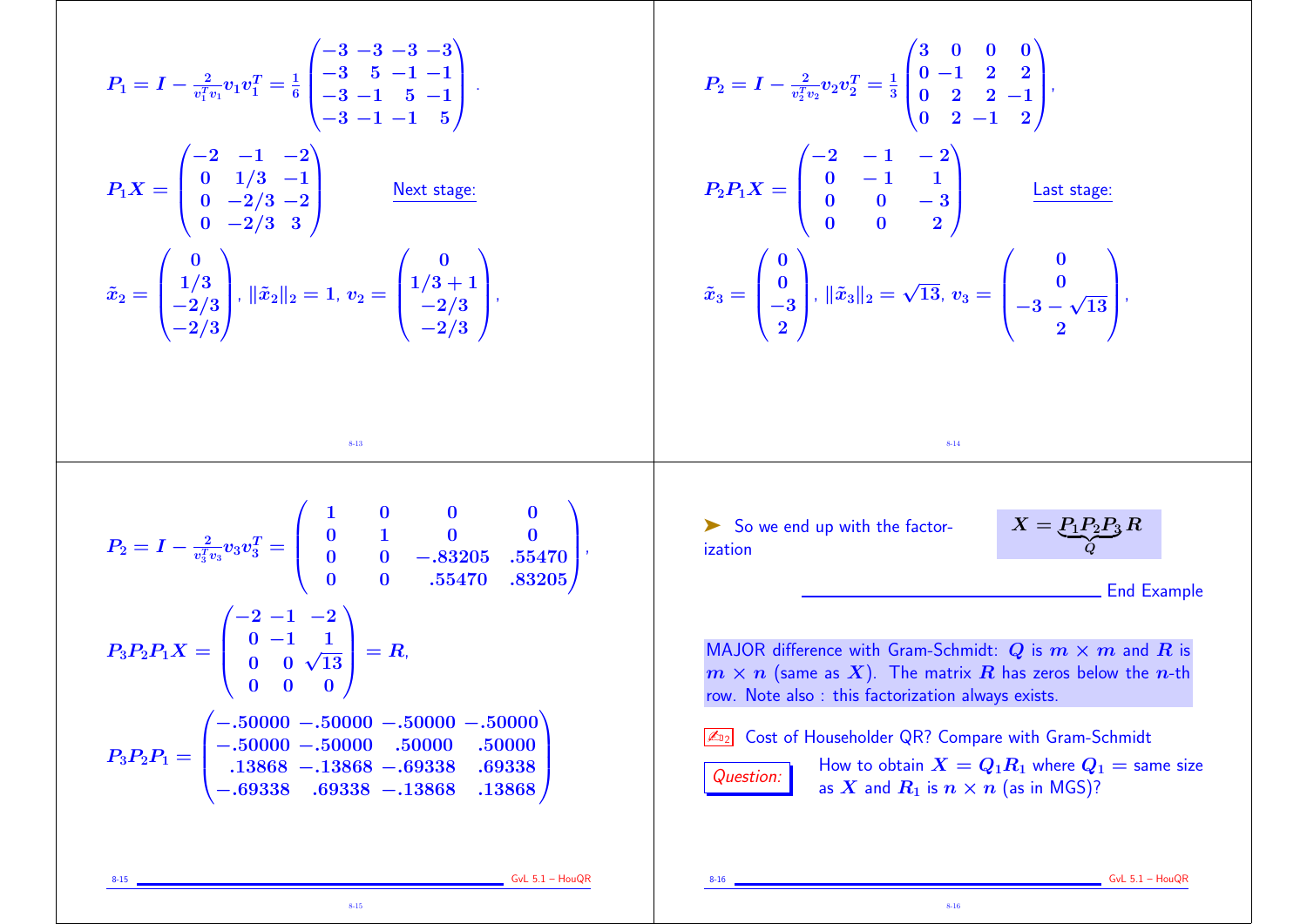## Answer: simply use the partitioning

$$
X=\begin{pmatrix}Q_1&Q_2\end{pmatrix}\begin{pmatrix}R_1\\0\end{pmatrix}\quad\to\quad X=Q_1R_1
$$

Referred to as the "thin" QR factorization (or "economy-size QR" factorization in matlab)

- $\blacktriangleright$  How to solve a least-squares problem  $Ax = b$  using the Householder factorization?
- $\blacktriangleright$  Answer: no need to compute  $Q_1$ . Just apply  $Q^T$  to  $b$ .
- $\blacktriangleright$  This entails applying the successive Householder reflections to  $b$

8-17 <u>Contract Communication of the Communication</u> Contract Communication of the GNL 5.1 – HouQR 8-17

### The rank-deficient case

Example 1 Result of Householder QR:  $Q_1$  and  $R_1$  such that  $Q_1R_1 = X$ . In the rank-deficient case, can have  $\text{span}\{Q_1\} \neq \text{span}\{X\}$  because  $R_1$  may be singular.

➤ Remedy: Householder QR with column pivoting. Result will be:

$$
A\Pi = Q \begin{pmatrix} R_{11} & R_{12} \\ 0 & 0 \end{pmatrix}
$$

 $\blacktriangleright$   $R_{11}$  is nonsingular. So rank $(X)$  = size of  $R_{11}$  = rank $(Q_1)$  and  $Q_1$  and  $X$  span the same subspace.

8-18

 $\blacktriangleright$   $\Pi$  permutes columns of  $X$ .

Algorithm: At step k, active matrix is  $X(k : m, k : n)$ . Swap k-th column with column of largest 2-norm in  $X(k : m, k : n)$ . If all the columns have zero norm, stop.



8-19

Practical Question: How to implement this ???

 $\boxed{\mathbb{Z}_{3}}$  Suppose you know the norms of each column of X at the start. What happens to each of the norms of  $X(2 : m, j)$  for  $j = 2, \dots, n$ ? Generalize this to step k and obtain a procedure to inexpensively compute the desired norms at each step.

8-20

 $\frac{1}{2}$  GvL 5.1 – HouQR